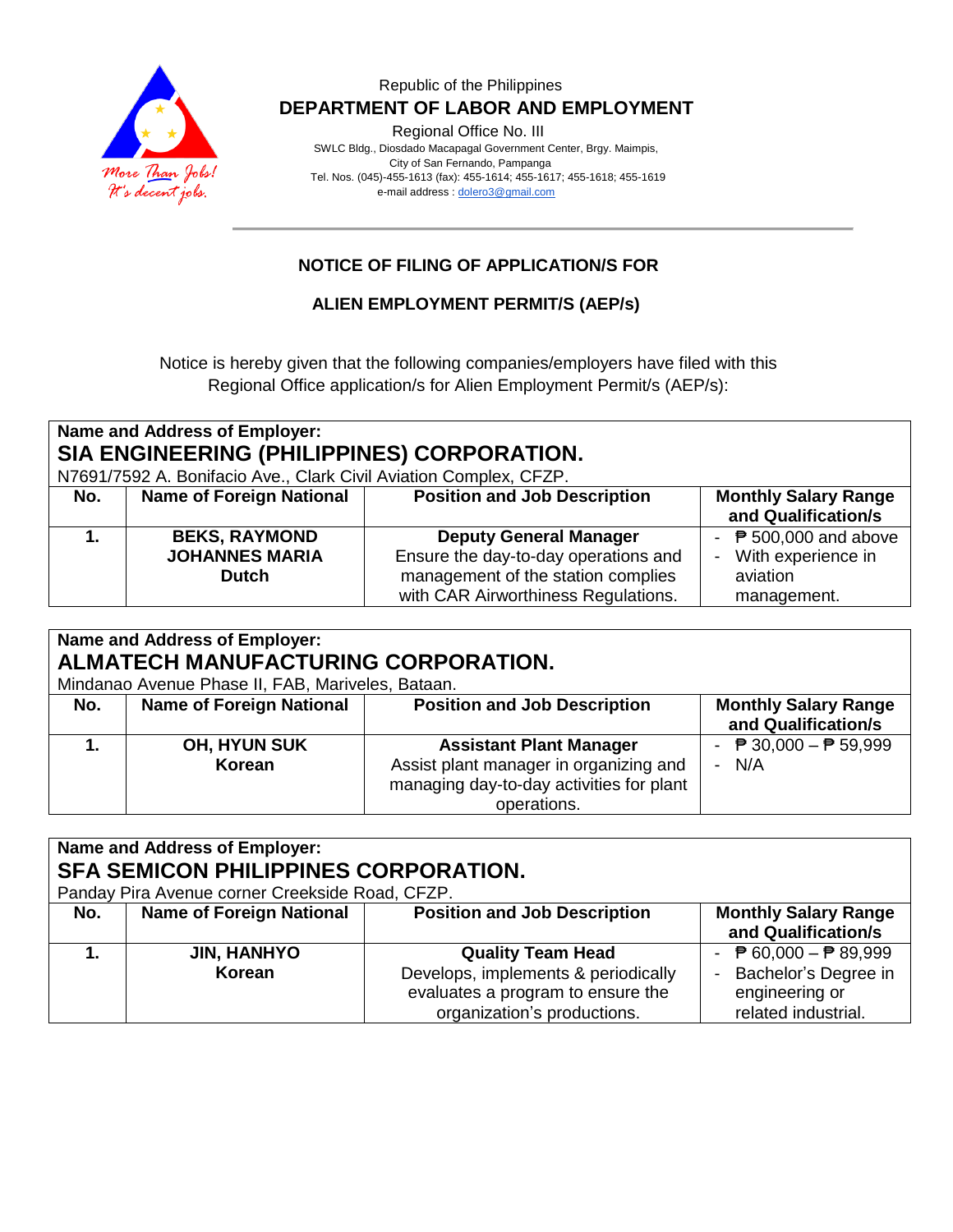

Regional Office No. III

 SWLC Bldg., Diosdado Macapagal Government Center, Brgy. Maimpis, City of San Fernando, Pampanga Tel. Nos. (045)-455-1613 (fax): 455-1614; 455-1617; 455-1618; 455-1619 e-mail address [: dolero3@gmail.com](mailto:dolero3@gmail.com)

**Name and Address of Employer: SHANGHAI ELECTRIC POWER CONSTRUCTION PHILIPPINE CORPORATION.** GNPower Compound, Brgy. Alas-Asin, Mariveles, Bataan. **No. Name of Foreign National Position and Job Description Monthly Salary Range and Qualification/s 1. LUO, KECONG Chinese Project Coordinator** Assist project managers with specific administrative tasks related to their assigned projects.  $\overline{P}$  30,000  $\overline{P}$  59,999 - Working knowledge in the assigned position for over a year. **2. LI, NING Chinese Chinese Marketing Staff** Collaborating with the marketing manager, internal teams, clients and partners on marketing strategy. -  $\sqrt{P}$  30,000 –  $\sqrt{P}$  59,999 - Working knowledge in the assigned position for over a year. **3. ZHAO, ZHIJUN Chinese Senior Technical Consultant** Ensure that company IT systems run efficiently. -  $\sqrt{P}$  30,000 –  $\sqrt{P}$  59,999 Working knowledge in the assigned position for over a year. **4. XU, HUA Chinese Mandarin Technical Works** Responsible for supervising and supporting the educational, research and clinical programs in the technical service specialty area.  $\overline{P}$  30,000  $\overline{P}$  59,999 Working knowledge in the assigned position for over a year. **5. ZHAO, WENCHENG Chinese Equipment Installation Specialist** Instructing, assessing and consulting the active customers through programs alteration to ensure that the information is regenerated properly.  $\overline{P}$  30,000  $\overline{P}$  59,999 Working knowledge in the assigned position for over a year. **6. ZHANG, JUANJUAN Chinese Equipment Operator** Preparing and manipulating heavy equipment to ensure the appropriate movement of materials.  $\overline{P}$  30,000 –  $\overline{P}$  59,999 - Working knowledge in the assigned position for over a year. **7. ZHOU, QUN Chinese Mandarin Field Service Coordinator** Responsible for all aspects of field's service including some job sales.  $\overline{P}$  30,000 –  $\overline{P}$  59,999 Working knowledge in the assigned position for over a year.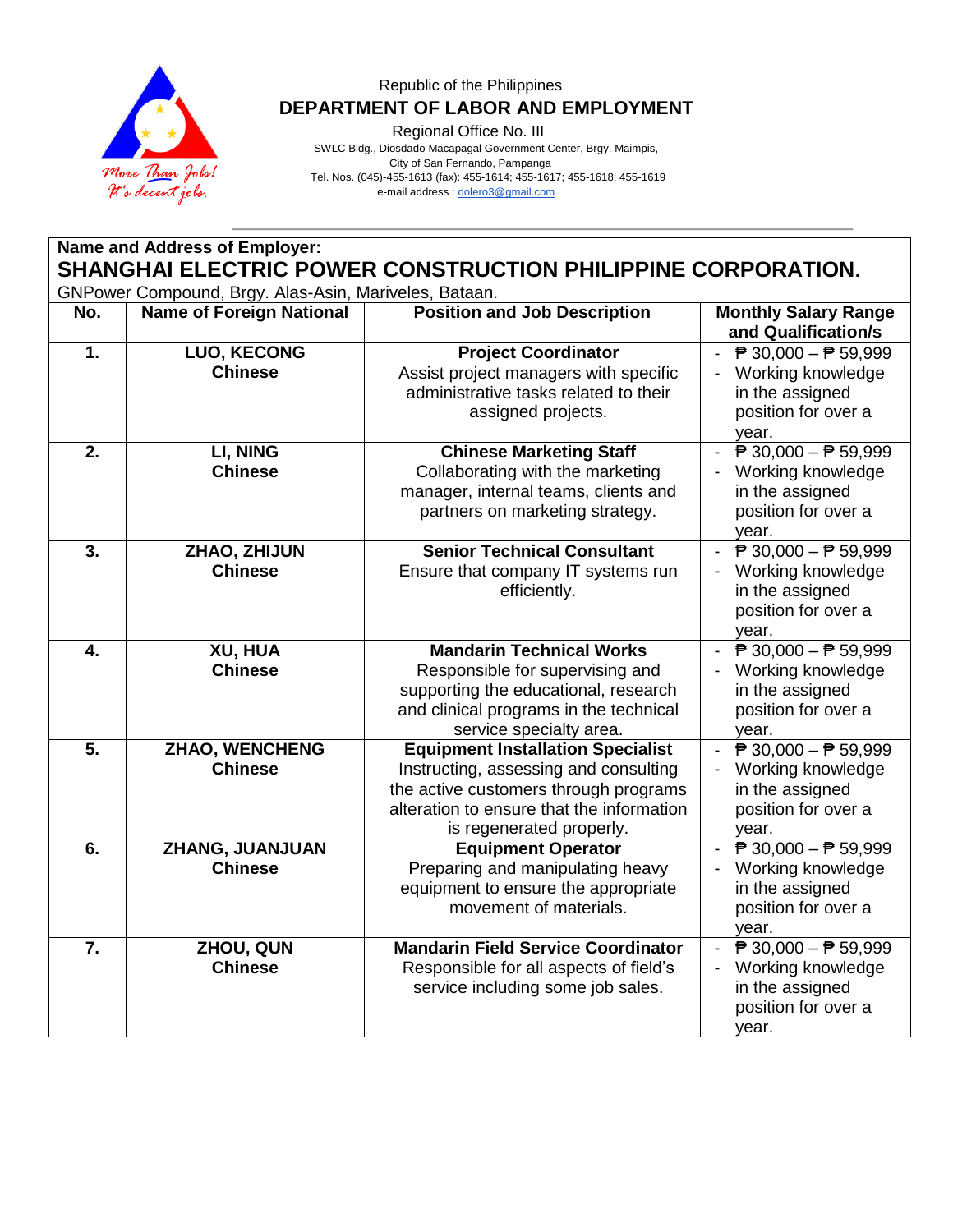

Regional Office No. III

 SWLC Bldg., Diosdado Macapagal Government Center, Brgy. Maimpis, City of San Fernando, Pampanga Tel. Nos. (045)-455-1613 (fax): 455-1614; 455-1617; 455-1618; 455-1619 e-mail address [: dolero3@gmail.com](mailto:dolero3@gmail.com)

| 8.  | <b>WANG, ANZHEN</b>                    | <b>Site Manager</b>                                                 | ₱ 30,000 - ₱ 59,999                                                |
|-----|----------------------------------------|---------------------------------------------------------------------|--------------------------------------------------------------------|
|     | <b>Chinese</b>                         | Supervising and overseeing the                                      | Working knowledge                                                  |
|     |                                        | direction of the project.                                           | in the assigned                                                    |
|     |                                        |                                                                     | position for over a                                                |
|     |                                        |                                                                     | year.                                                              |
| 9.  | LI, WENYUAN                            | <b>Mandarin Steelman Supervisor</b>                                 | $\overline{P}$ 30,000 - $\overline{P}$ 59,999                      |
|     | <b>Chinese</b>                         | Coordinating tasks for the day.                                     | Working knowledge<br>in the assigned                               |
|     |                                        |                                                                     | position for over a                                                |
|     |                                        |                                                                     | year.                                                              |
| 10. | ZHENG, WENPENG                         | <b>Marketing Specialist</b>                                         | $\overline{P}$ 30,000 - $\overline{P}$ 59,999                      |
|     | <b>Chinese</b>                         | Research and analyzes a variety or                                  | Working knowledge                                                  |
|     |                                        | marketing information.                                              | in the assigned                                                    |
|     |                                        |                                                                     | position for over a<br>year.                                       |
| 11. | XIE, KAI                               | <b>Marketing Specialist</b>                                         | $\overline{P}$ 30,000 - $\overline{P}$ 59,999<br>$\sim$            |
|     | <b>Chinese</b>                         | Research and analyzes a variety or                                  | Working knowledge                                                  |
|     |                                        | marketing information.                                              | in the assigned                                                    |
|     |                                        |                                                                     | position for over a                                                |
|     |                                        |                                                                     | year.                                                              |
| 12. | LIU, WEI<br><b>Chinese</b>             | <b>Project Coordinator</b><br>Assist project managers with specific | $\overline{P}$ 30,000 - $\overline{P}$ 59,999<br>Working knowledge |
|     |                                        | administrative tasks related to their                               | in the assigned                                                    |
|     |                                        | assigned projects.                                                  | position for over a                                                |
|     |                                        |                                                                     | year.                                                              |
| 13. | <b>DONG, SHANPENG</b>                  | <b>Contract Administrator</b>                                       | $\overline{P}$ 30,000 - $\overline{P}$ 59,999                      |
|     | <b>Chinese</b>                         | Negotiating contract terms with internal                            | Working knowledge                                                  |
|     |                                        | and external business partners.                                     | in the assigned<br>position for over a                             |
|     |                                        |                                                                     | year.                                                              |
| 14. | <b>LUO, SHANBAI</b>                    | <b>Mandarin Steelman Supervisor</b>                                 | ₱ 30,000 - ₱ 59,999                                                |
|     | <b>Chinese</b>                         | Coordinating tasks for the day.                                     | Working knowledge                                                  |
|     |                                        |                                                                     | in the assigned                                                    |
|     |                                        |                                                                     | position for over a                                                |
| 15. |                                        |                                                                     | year.<br>$\overline{P}$ 30,000 - $\overline{P}$ 59,999             |
|     | <b>REN, YONGZHEN</b><br><b>Chinese</b> | <b>Chinese Marketing Staff</b><br>Collaborating with the marketing  | $\sim$<br>Working knowledge                                        |
|     |                                        | manager, internal teams, clients and                                | in the assigned                                                    |
|     |                                        | partners on marketing strategy.                                     | position for over a                                                |
|     |                                        |                                                                     | year.                                                              |